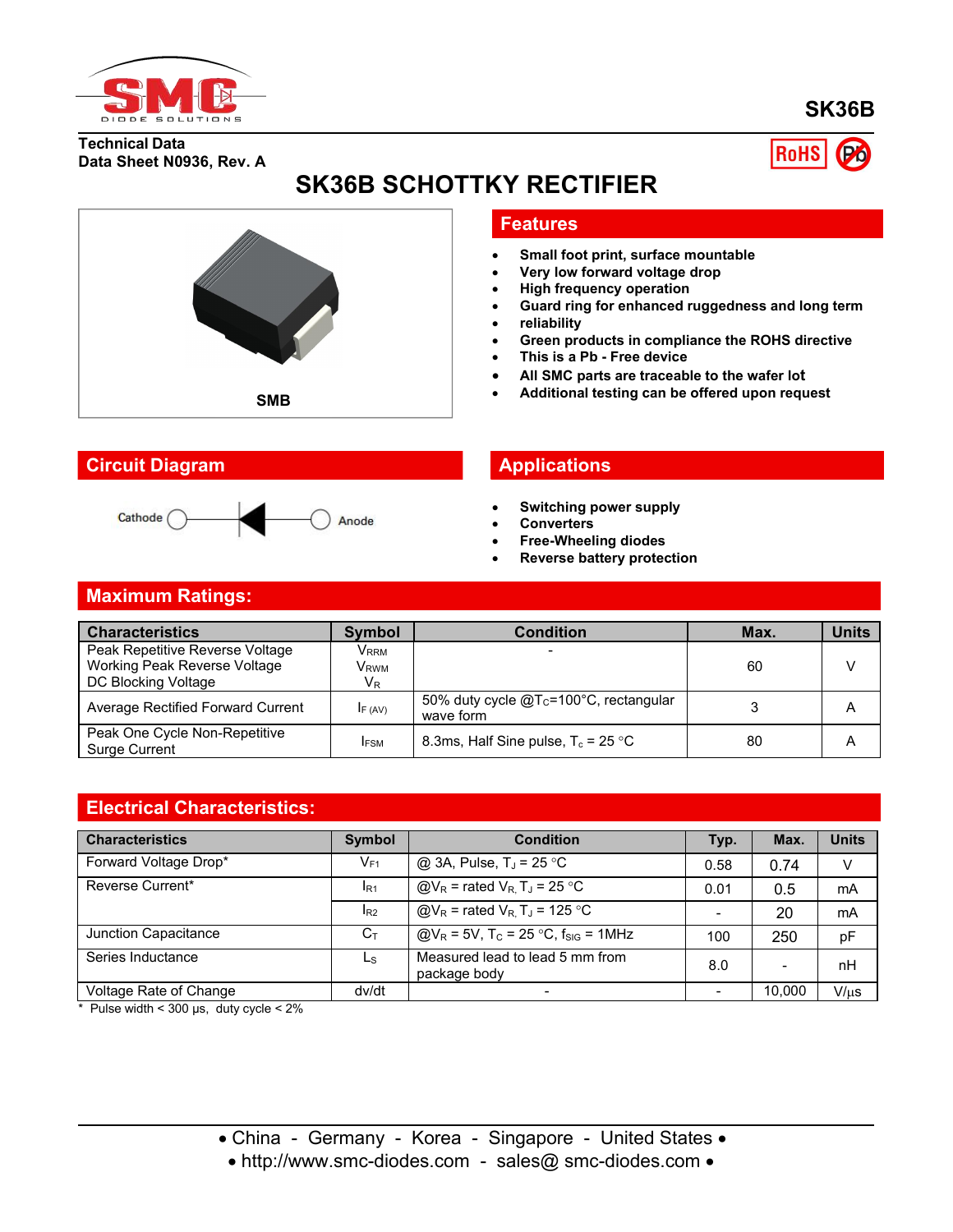

**Technical Data**

**SK36B**

RoHS

# **Data Sheet N0936, Rev. A**

### **Thermal-Mechanical Specifications:**

| <b>Characteristics</b>                         | <b>Symbol</b>  | <b>Condition</b> | <b>Specification</b> | Units          |
|------------------------------------------------|----------------|------------------|----------------------|----------------|
| Junction Temperature                           |                |                  | $-55$ to $+150$      | $\circ$        |
| Storage Temperature                            | I sta          |                  | $-55$ to $+150$      | $^{\circ}$ C   |
| Typical Thermal Resistance Junction to<br>Case | $R_{\theta$ JC | DC operation     |                      | $^{\circ}$ C/W |
| Approximate Weight                             | wt             |                  | 0.09                 |                |

### **Ratings and Characteristics Curves**







• http://www.smc-diodes.com - sales@ smc-diodes.com •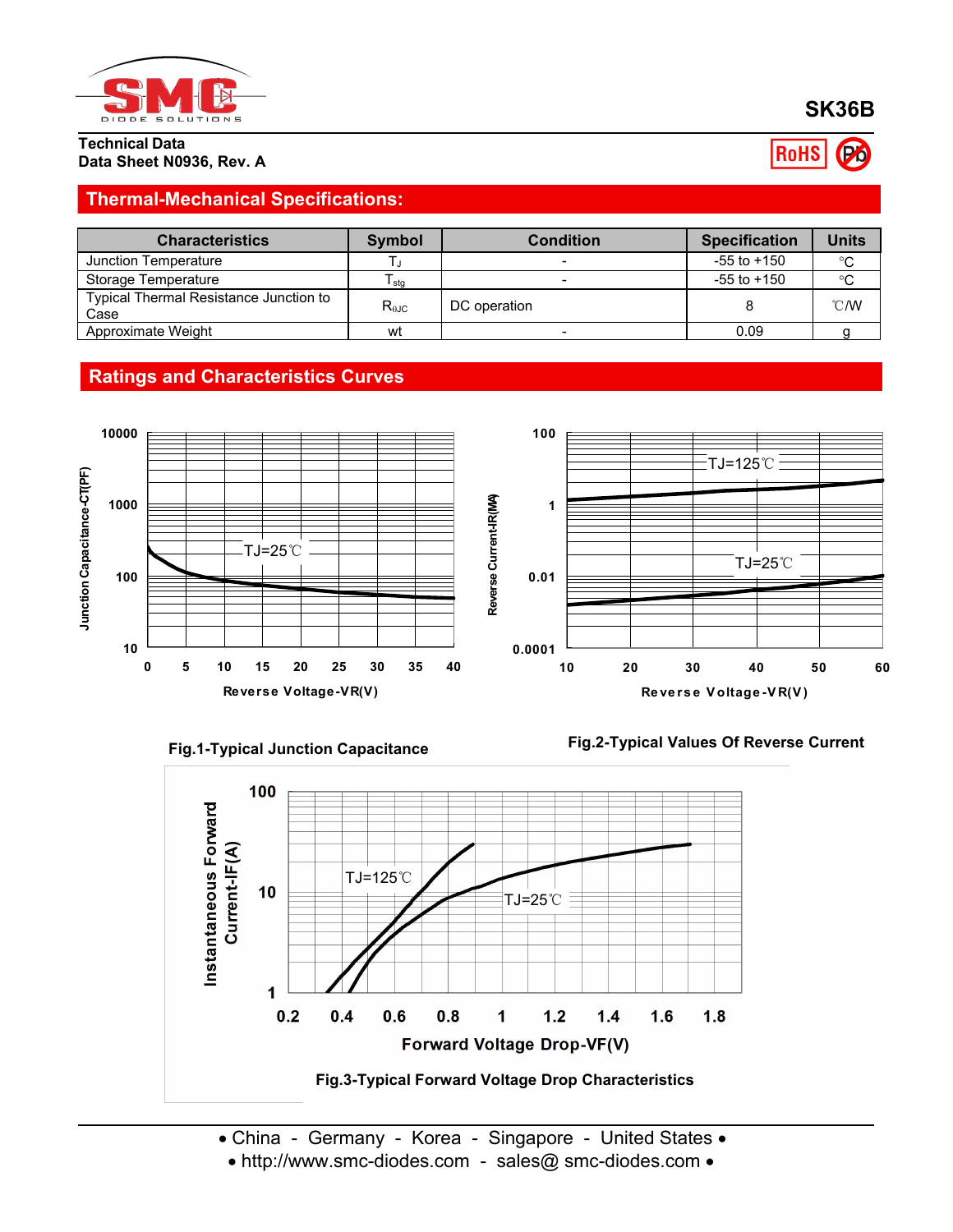

**Technical Data Data Sheet N0936, Rev. A**



# RoHS

#### **Mechanical Dimensions SMB**



| <b>SYMBOL</b> |       | <b>Millimeters</b> | Inches |       |
|---------------|-------|--------------------|--------|-------|
|               | Min.  | Max.               | Min.   | Max.  |
| A             | 3.30  | 3.94               | 0.130  | 0.155 |
| B             | 4.06  | 4.70               | 0.160  | 0.185 |
| C             | 1.80  | 2.20               | 0.071  | 0.087 |
| D             | 0.152 | 0.305              | 0.006  | 0.012 |
| E.            | 4.80  | 5.59               | 0.189  | 0.220 |
| F             | 2.10  | 2.60               | 0.083  | 0.102 |
| G             | 0.051 | 0.203              | 0.002  | 0.008 |
| H             | 0.76  | 1.52               | 0.030  | 0.060 |

## **Ordering Information Marking Diagram**

| <b>Device</b> | Packaqe | <b>Shipping</b> |                                               |
|---------------|---------|-----------------|-----------------------------------------------|
| SK36B         | SMB     | 3000pcs / reel  | $\bigcap \{f \in \bigcap f \in \mathcal{F}\}$ |

For information on tape and reel specifications, including part orientation and tape sizes, please refer to our tape and reel packaging specification.

#### **Carrier Tape Specification SMB**



| ххххх |  |
|-------|--|
|       |  |

Where XXXXX is YYWWL

- SK = Device Type
- 3 = Forward Current (3A)
- 6 = Reverse Voltage (60V) B = Package type<br>YY = Year

 $YY = Year$ <br> $WW = Weak$ 

 $\begin{array}{lll}\n\text{WW} & = \text{Week} \\
\text{L} & = \text{Lot Nu}\n\end{array}$ = Lot Number

**Cautions:** Molding resin Epoxy resin UL:94V-0

| <b>SYMBOL</b>  | <b>Millimeters</b> |       |  |  |
|----------------|--------------------|-------|--|--|
|                | Min.               | Max.  |  |  |
| A              | 2.97               | 3.17  |  |  |
| B              | 5.70               | 5.90  |  |  |
| С              | 2.32               | 2.52  |  |  |
| d              | 1.40               | 1.60  |  |  |
| E              | 1.40               | 1.60  |  |  |
| F              | 5.60               | 5.70  |  |  |
| P              | 3.90               | 4.10  |  |  |
| P <sub>0</sub> | 3.90               | 4.10  |  |  |
| P <sub>1</sub> | 1.90               | 2.10  |  |  |
| т              | 0.25               | 0.35  |  |  |
| W              | 11.80              | 12.20 |  |  |

• China - Germany - Korea - Singapore - United States •

• http://www.smc-diodes.com - sales@ smc-diodes.com •